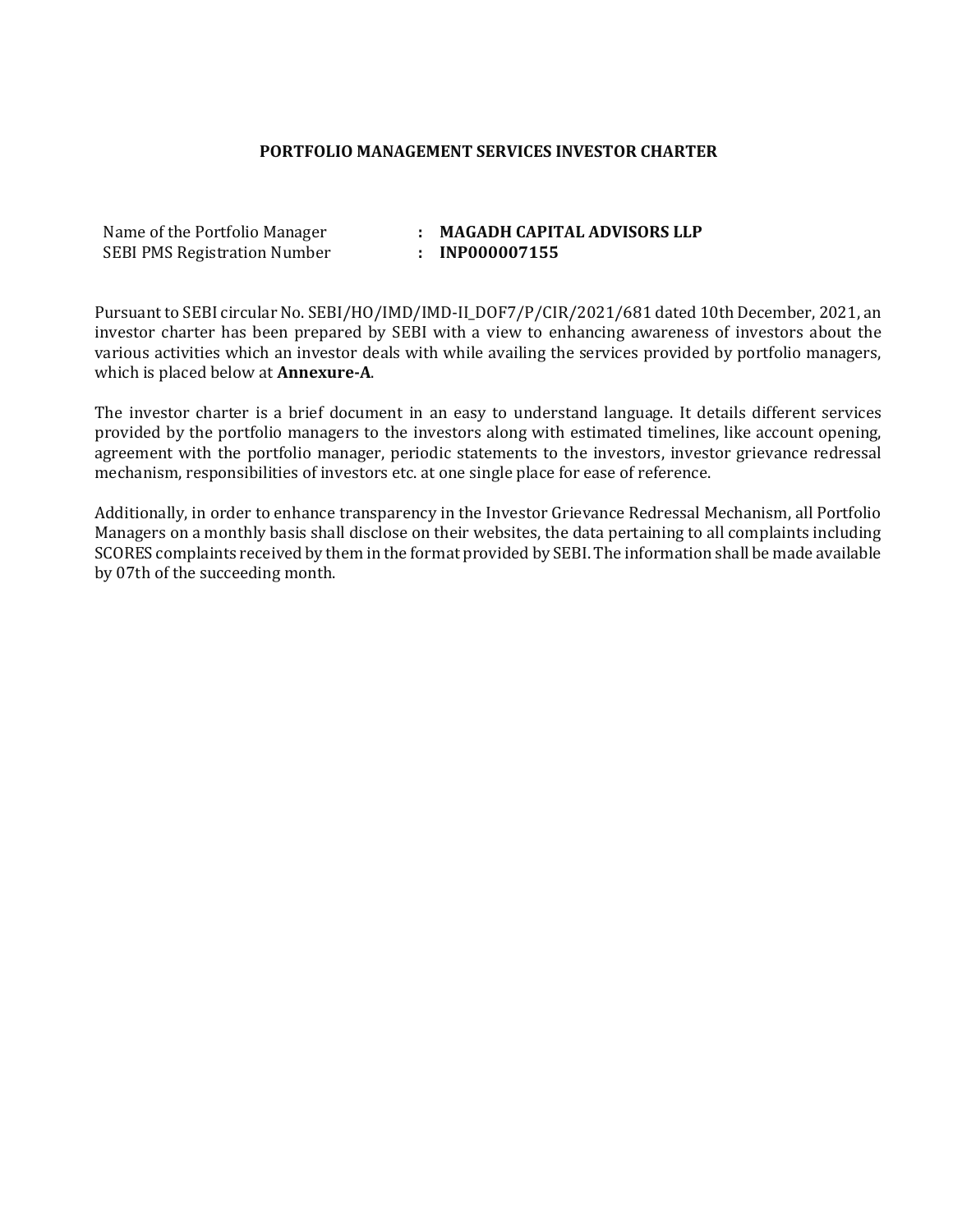## Annexure-A

#### A. Vision and Mission Statement:

Vision: To implement diligently researched customised investment strategies which help investors meet their long-term financial goals in a risk appropriate manner.

Mission: To ensure that the PMS industry provides a viable investment avenue for wealth creation by adopting high levels of skill, integrity, transparency and accountability.

## B. Details of Business transacted by the organisation with respect to the investors:

- 1) Appropriate risk profiling of investors
- 2) To provide Disclosure Document to investors
- 3) Executing the PMS agreement
- 4) Making investment decisions on behalf of investors (discretionary) or investment decisions taken at the discretion of the Investor (non-discretionary) or advising investors regarding their investment decisions (advisory), as the case may be.

## C. Details of services provided to investors and estimated timelines:

- 1) Discretionary & Non-Discretionary Portfolio Management Services (PMS): Under these services, all an investor has to do, is to give his portfolio in any form i.e. in stocks or cash or a combination of both. The minimum size of the portfolio under the Discretionary and/ or Non-Discretionary Funds Management Service should be Rs.50 lakhs as per the current SEBI Regulations. However, the PMS provider reserves the right to prescribe a higher threshold product-wise or in any other manner at its sole discretion. The PMS provider will ascertain the investor's investment objectives to achieve optimal returns based on his risk profile. Under the Discretionary Portfolio Management service, investment decisions are at the sole discretion of the PMS provider if they are in sync with the investor's investment objectives. Under the Non-Discretionary Portfolio Management service, investment decisions taken at the discretion of the Investor.
- 2) Investment Advisory Services: Under these services, the Client is advised on buy/sell decision within the overall profile without any back-office responsibility for trade execution, custody of securities or accounting functions. The PMS provider shall be solely acting as an Advisor to the Client and shall not be responsible for the investment/divestment of securities and/or administrative activities on the client's portfolio. The PMS provider shall act in a fiduciary capacity towards its Client and shall maintain arm's length relationship with its other activities. The PMS provider shall provide advisory services in accordance with guidelines and/or directives issued by the regulatory authorities and/or the Client from time to time in this regard.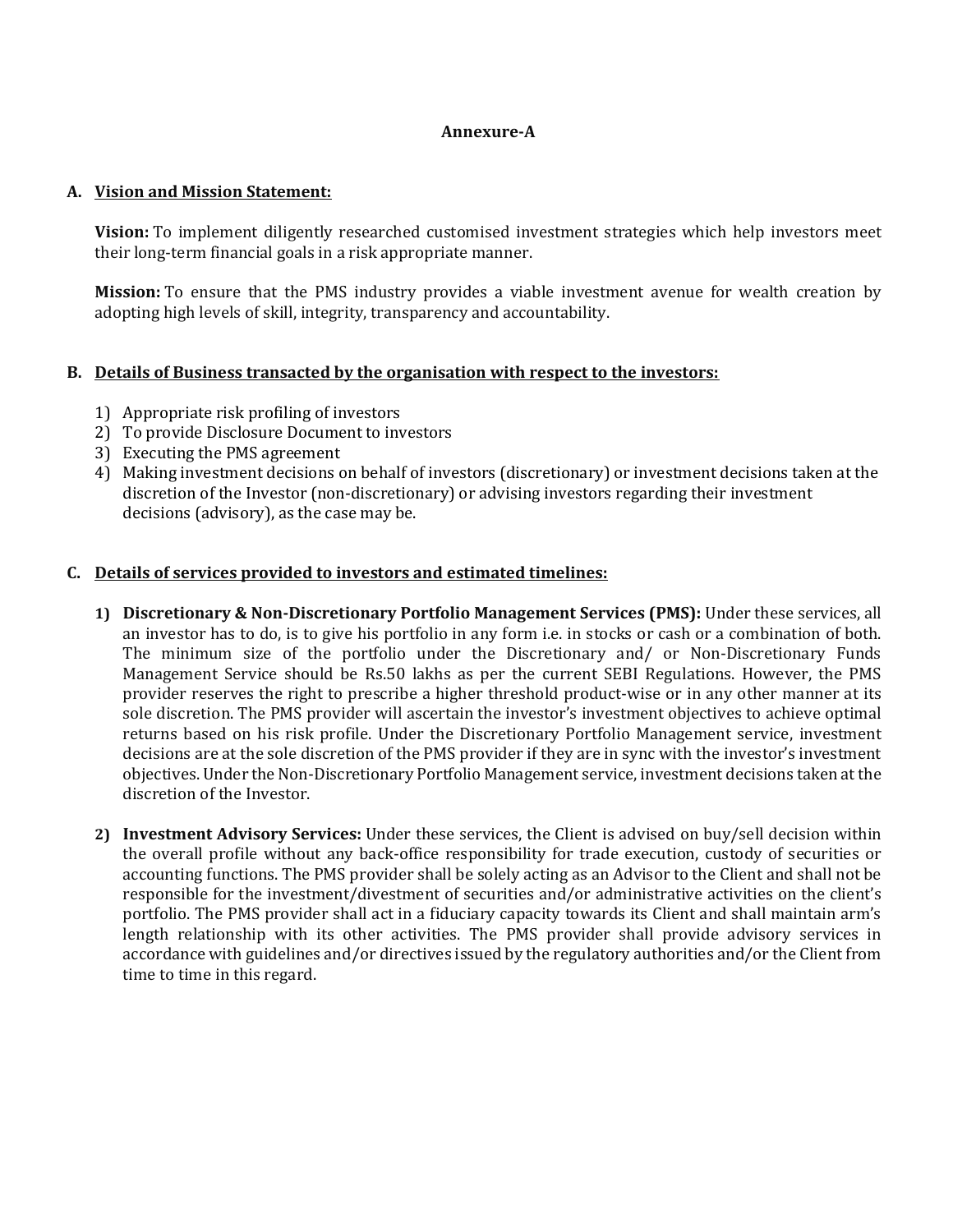# 3) Client On-boarding:

- i. Ensuring compliance with KYC and AML guidelines.
- ii. Franking & signing the Power of Attorney to make investment decisions on behalf of the investor.
- iii. Opening demat account and funding of the same from the investor's verified bank account and/or transfer of securities from verified demat account of the investor and
- iv. Mapping the said demat account with Custodian.

# 4) Ongoing activities:

- a) To provide periodic statements to investors as provided under the PMS Regulations 2020 and other SEBI notifications and circulars ("PMS Regulations") and
- b) Providing each client an audited account statement on an annual basis which includes all the details as required under the PMS Regulations.
- 5) Fees and Expenses: Charging and disclosure of appropriate fees & expenses in accordance with the PMS Regulations.
- 6) Closure and Termination: Upon termination of PMS Agreement by either party, the securities and the funds lying in the account of the investor shall be transferred to the verified bank account/demat account of the investor or as per the latest overriding instructions given by the client to that effect.
- 7) Grievance Redressal: Investors are advised that in case of any queries and/or service requests an investor may approach on our registered email id: Investor.info@magadhcapital.com and in case of any grievance / complaint, an investor may approach on our registered email id: grievance.pms@magadhcapital.com and we shall ensure that the grievance is resolved within 30 days of receipt of the same.

| Sr.       | <b>Service / Activity</b>                                                                                          | <b>Timeline</b>                                                                                                                                                                                                                   |
|-----------|--------------------------------------------------------------------------------------------------------------------|-----------------------------------------------------------------------------------------------------------------------------------------------------------------------------------------------------------------------------------|
| No.<br>1. | Opening of PMS account (including demat<br>account) for residents.                                                 | 7 days from receipt of all requisite documents from<br>the client, subject to review of the documents for<br>accuracy and completeness byportfolio manager and<br>allied third party service providers as may be<br>applicable.   |
| 2.        | Opening of PMS account (including demat<br>account) for non-individual clients.                                    | 14 days from receipt of all requisite documents from<br>the client, subject to review of the documents for<br>accuracy and completeness by portfolio manager and<br>allied third party service providers as may be<br>applicable. |
| 3.        | Opening of PMS account (including demat<br>account, bank account and trading account)<br>for non-resident clients. | 14 days from receipt of all requisite documents from<br>the client, subject to review of the documents for<br>accuracy and completeness by portfolio manager and<br>allied third party service providers as may be<br>applicable. |

Timelines of the services provided to investors are as follows: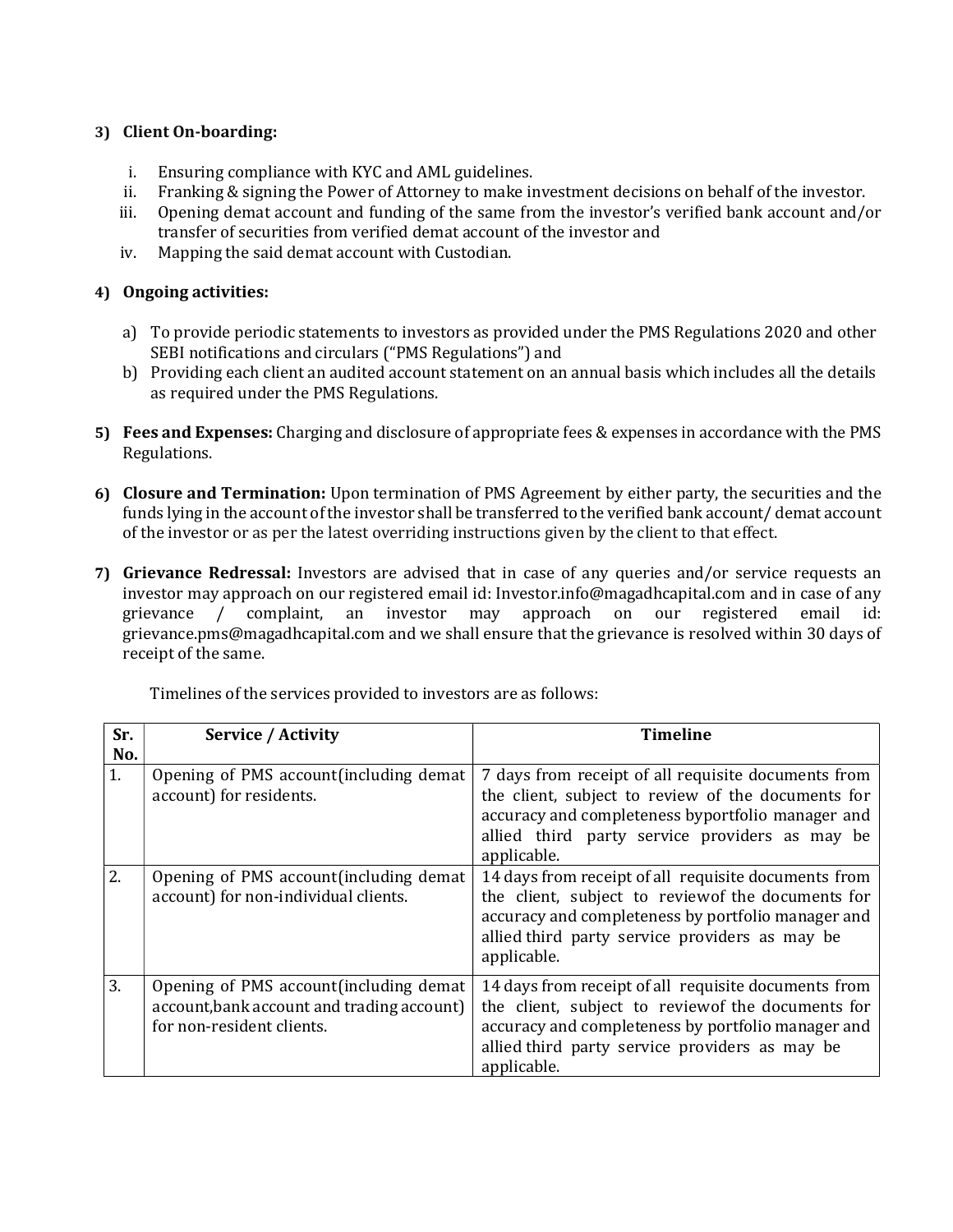| 4.  | Registration of nominee in PMS account<br>and demat account.                                                                                      | Registration of nominee should happen along with<br>account opening, therefore turnaround time should<br>be same as account opening turnaround time.                                                                               |
|-----|---------------------------------------------------------------------------------------------------------------------------------------------------|------------------------------------------------------------------------------------------------------------------------------------------------------------------------------------------------------------------------------------|
| 5.  | Modification of nominee in PMS account<br>and demat account.                                                                                      | days from receipt of requisite<br>10<br>nominee<br>modification form, subject to review of the documents<br>for accuracy and completeness byportfolio manager<br>and allied third party service providers as may be<br>applicable. |
| 6.  | Uploading of PMS account in KRA and<br>CKYC database.                                                                                             | date<br>10<br>from<br>of<br>days<br>account<br>opening (Portfolio Manager may rely on the<br>custodian<br>for updating the same).                                                                                                  |
| 7.  | Whether portfolio manager is registered<br>with SEBI, then SEBI registration number.                                                              | At the time of client signing the agreement; this<br>information should be a part of the account opening<br>form and disclosure document.                                                                                          |
| 8.  | about<br>Disclosure<br>latest net-worth<br>of<br>portfolio manager and total AUM.                                                                 | Disclosure of portfolio manager's total AUM - monthly<br>to SEBI. Disclosure of latest net-worth should be done<br>in the disclosure document whenever there are any<br>material changes.                                          |
| 9.  | Intimation<br>of PMS account<br>of<br>type<br>- discretionary.                                                                                    | At the time of client signing the agreement; this<br>information should be a part of the account opening<br>form.                                                                                                                  |
| 10. | of type<br>of PMSaccount-<br>Intimation<br>non discretionary.                                                                                     | At the time of client signing the agreement; this<br>information should be a part of the account opening<br>form.                                                                                                                  |
| 11. | Intimation to client what discretionary<br>account entails and powers that can be<br>exercised by portfolio manager.                              | At the time of client signing the agreement; this<br>information should be a part of the account opening<br>form.                                                                                                                  |
| 12. | Intimation<br>client<br>what<br>to<br>non-<br>discretionary account entails and<br>powers<br>that can be exercised<br>portfolio<br>by<br>manager. | At the time of client signing the agreement; this<br>information should be a part of the account opening<br>form.                                                                                                                  |
| 13. | <b>PMS</b><br>Copy<br>of<br>executed<br>agreement sent to client.                                                                                 | Within 3 days of client request.                                                                                                                                                                                                   |
| 14. | Frequency of disclosures<br>of available<br>eligible funds.                                                                                       | All details regarding client portfolios should be<br>shared quarterly (point 26).                                                                                                                                                  |
| 15. | funds<br>of<br>and<br>Issuance<br>statements held by<br>securities<br>balance<br>client.                                                          | This data should be shared on a quarterly basis or<br>upon client request.                                                                                                                                                         |
| 16. | Intimation of name and demat account<br>number of custodian for PMS account.                                                                      | Within 3 days of PMS and demat account opening.                                                                                                                                                                                    |
| 17. | Conditions of termination of contract.                                                                                                            | At the time of client signing the agreement; this<br>information should be a part of the account opening<br>form.                                                                                                                  |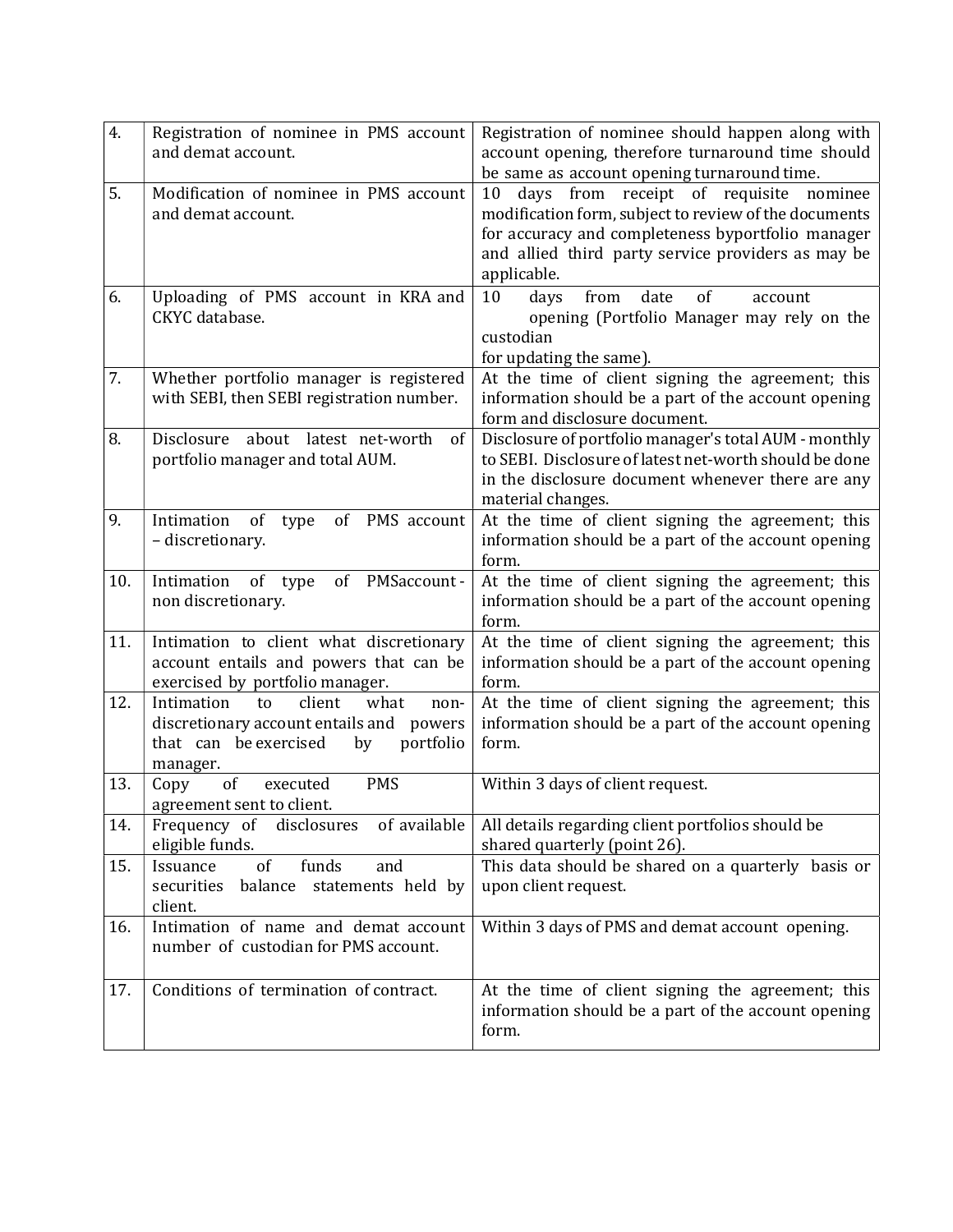| 18. | Intimation regarding PMS fees and modes<br>of<br>payment<br>frequency<br>of<br>or<br>deduction.  | At the time of client signing the agreement; this<br>information should be a part of the account opening<br>form.                                                                                               |
|-----|--------------------------------------------------------------------------------------------------|-----------------------------------------------------------------------------------------------------------------------------------------------------------------------------------------------------------------|
| 19. | POA taken copy providing to client.                                                              | Within 3 days of client request.                                                                                                                                                                                |
| 20. | client about what all<br>Intimation to<br>transactions can portfolio manager do<br>using PoA.    | At the time of client signing the agreement;<br>this information should be a part of theaccount<br>opening form.                                                                                                |
| 21. | of<br>providing audited<br>Frequency<br>reports to clients                                       | Annual.                                                                                                                                                                                                         |
| 22. | Explanation<br>involved<br>of<br>risks<br>in<br>investment.                                      | At the time of client signing the agreement; this<br>information should be a part of the account opening<br>form.                                                                                               |
| 23. | of<br>of<br>portfolio<br>Intimation<br>tenure<br>investments.                                    | Indicative tenure should be disclosed at the time of<br>client signing the agreement; this information should<br>be a part of the account opening form.                                                         |
| 24. | Intimation clearly providing restrictions<br>imposed by the investor on portfolio<br>manager.    | Negative list of securities should be taken from the<br>client at the time of client signing the agreement; this<br>information should be a part of the account opening<br>form.                                |
| 25. | Intimation regarding settling of client<br>funds and securities.                                 | Settlement of funds and securities is done by the<br>Custodian. The details of clients' funds and securities<br>should be sent to the clients in the prescribed format<br>not later than on a quarterly basis.  |
| 26. | intimation<br>of<br>Frequency<br>of<br>undertaken<br>portfolio<br>transactions<br>in<br>account. | Not later than on a quarterly basis or upon clients'<br>request.                                                                                                                                                |
| 27. | Intimation regarding conflict ofinterest in<br>any transaction.                                  | The portfolio manager should provide details of<br>related party transactions and conflict of interest in<br>the Disclosure Document which should be available<br>on website of portfolio manager at all times. |
| 28. | Timeline<br>disclosure<br>for<br>providing<br>document toinvestor.                               | The latest disclosure document should be provided to<br>investors prior to account opening and the latest<br>disclosure documents<br>should be available on<br>website of portfolio manager at all times.       |
| 29. | about details of<br>Intimation to<br>investor<br>bank accounts where client funds are kept.      | Within 3 days of PMS and demat account opening.                                                                                                                                                                 |
| 30. | Redressal of investorgrievances.                                                                 | Within 30 days, subject to all the information<br>required to redress the complaint is provided<br>by the complainant to the portfolio manager                                                                  |

# Notes:<br>1

The number of days in the above timelines indicate clear working days